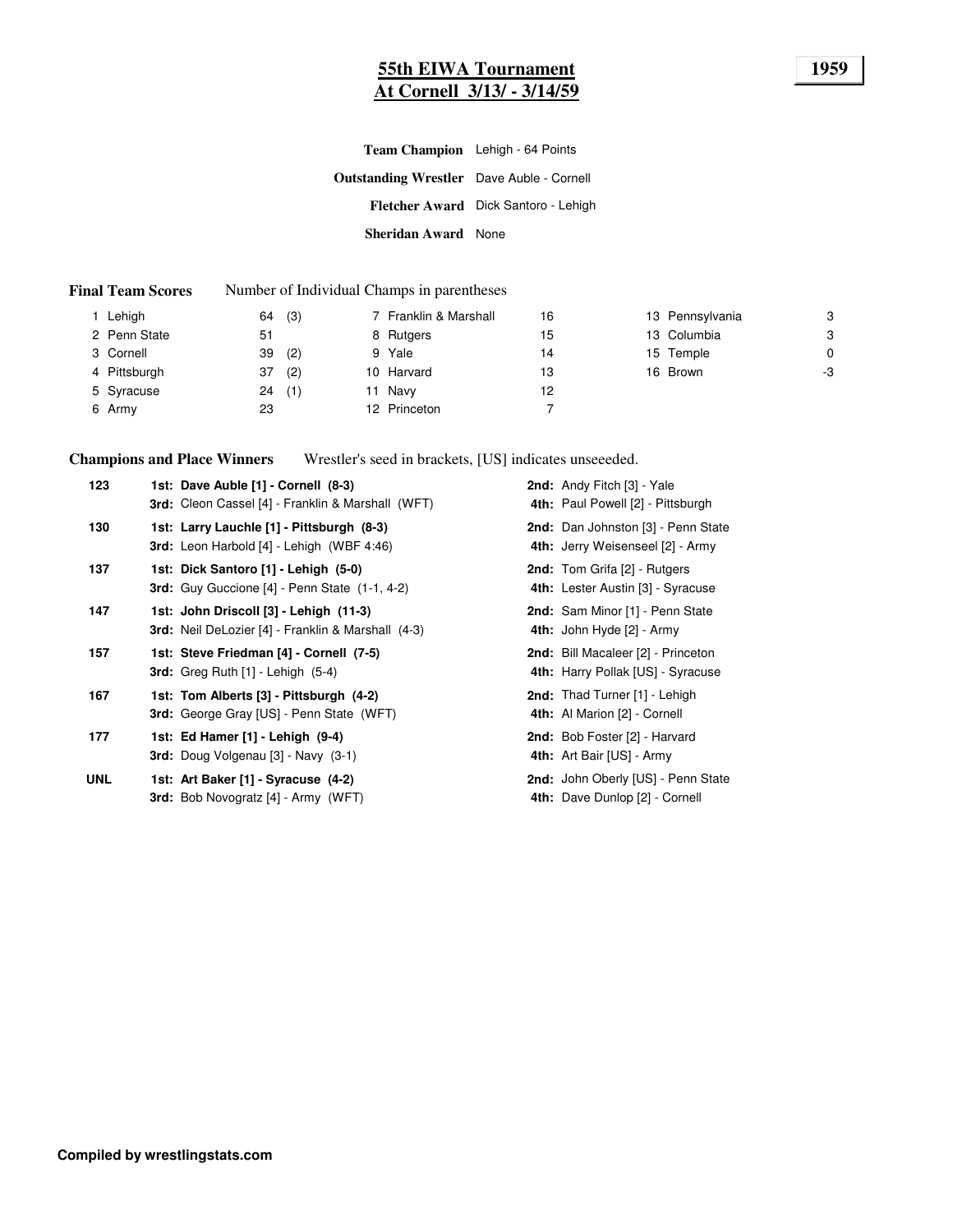## **3/13/1959 and 3/14/1959 at Cornell 1959 EIWA Championship Page 1 of 4**

#### **123 Weight Class**

| Cleon Cassel, Franklin & Marshall [4]                       |                         |                      |                               |
|-------------------------------------------------------------|-------------------------|----------------------|-------------------------------|
| Jim Schmoyer, Lehigh                                        | Cleon Cassel 5-2        |                      |                               |
| Bob Protzman, Army                                          |                         | Cleon Cassel 5-1     |                               |
| Don Wilson, Penn State                                      | Don Wilson 5-1          |                      |                               |
| Dave Auble, Cornell [1]                                     |                         |                      | Dave Auble 10-1               |
| David Skeels, Harvard                                       | Dave Auble 7-2          |                      |                               |
| Norm Fowler, Rutgers                                        |                         | Dave Auble Fall 4:41 |                               |
| Dick Siebel, Brown                                          | Norm Fowler 6-0         |                      |                               |
| Paul Powell, Pittsburgh [2]                                 |                         |                      | Dave Auble 8-3                |
| George Stevens, Syracuse                                    | Paul Powell Fall 4:45   |                      |                               |
| Chris Fischbacher, Princeton                                |                         | Paul Powell 8-2      |                               |
| Charles Murphy, Pennsylvania                                | Chris Fischbacher 7-2   |                      |                               |
| Andy Fitch, Yale [3]                                        |                         |                      | Andy Fitch 1-1, 3-2           |
| <b>Bill Charlton, Temple</b>                                | Andy Fitch Fall 2:51    |                      |                               |
| Bob Kihune, Navy                                            |                         | Andy Fitch 5-1       |                               |
| David Clark, Columbia                                       | David Clark 3-2         |                      |                               |
|                                                             |                         |                      | Third Place: Cleon Cassel DFT |
|                                                             |                         |                      |                               |
|                                                             |                         |                      |                               |
| 130 Weight Class                                            |                         |                      |                               |
| Leon Harbold, Lehigh [4]                                    | Leon Harbold 15-3       |                      |                               |
| Bill Young, Syracuse                                        |                         | Leon Harbold 9-0     |                               |
| Bill Miller, Princeton                                      | Fred Leich Fall 3:32    |                      |                               |
| Fred Leich, Rutgers                                         |                         |                      | Larry Lauchle 10-8            |
| Larry Lauchle, Pittsburgh [1]                               | Larry Lauchle Fall 2:37 |                      |                               |
| Gene Capporelletti, Temple                                  |                         | Larry Lauchle 13-4   |                               |
| Ray Ilg, Navy                                               | Ray Ilg Fall 4:30       |                      |                               |
| John Watkins, Harvard                                       |                         |                      |                               |
| Jerry Weisenseel, Army [2]                                  | Jerry Weisenseel 9-0    |                      | Larry Lauchle 8-3             |
| Brien Milesi, Columbia                                      |                         | Jerry Weisenseel 5-0 |                               |
| Bob Kramer, Yale                                            | <b>Bob Kramer</b>       |                      |                               |
| Bye                                                         |                         |                      |                               |
| Dan Johnston, Penn State [3]                                | Dan Johnston 5-2        |                      | Dan Johnston 6-4              |
| Alan Black, Pennsylvania                                    |                         | Dan Johnston 5-1     |                               |
| Jim Alsbaugh, Franklin & Marshall<br>George Willis, Cornell | George Willis Fall 2:03 |                      |                               |

**Third Place: Leon Harbold Fall 4:56**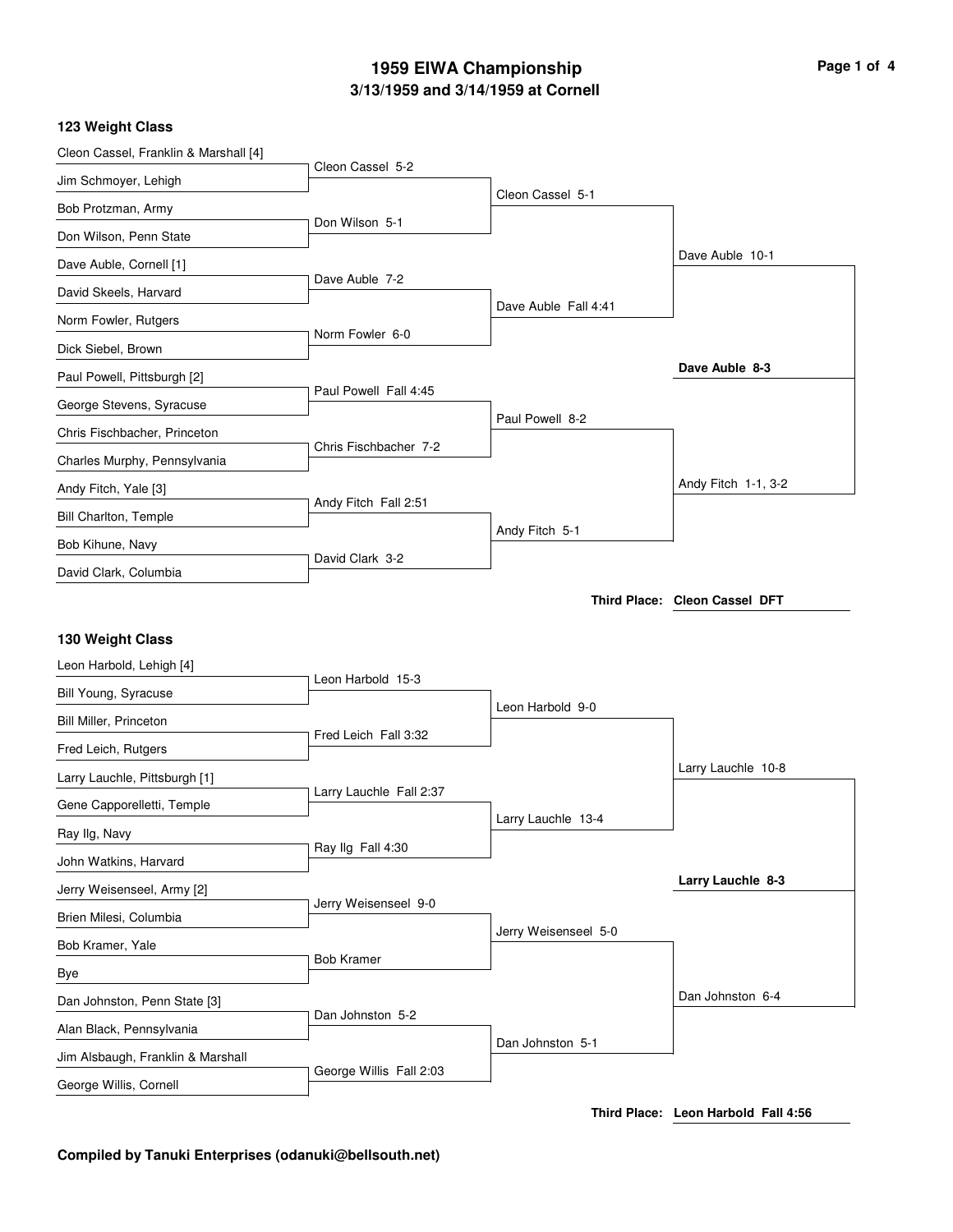# **3/13/1959 and 3/14/1959 at Cornell 1959 EIWA Championship Page 2 of 4**

#### **137 Weight Class**

| Guy Guccione, Penn State [4]               |                           |                         |                                    |
|--------------------------------------------|---------------------------|-------------------------|------------------------------------|
| Cecil Boyd, Navy                           | Guy Guccione 9-1          |                         |                                    |
| Robert Jones, Cornell                      |                           | Guy Guccione 9-4        |                                    |
| Gordon Muse, Franklin & Marshall           | Gordon Muse Fall 6:56     |                         |                                    |
| Dick Santoro, Lehigh [1]                   |                           |                         | Dick Santoro 10-2                  |
| Larry Cook, Pennsylvania                   | Dick Santoro Fall 6:59    |                         |                                    |
| Ed Strasbourger, Army                      |                           | Dick Santoro 12-3       |                                    |
| Bill Granieni, Temple                      | Ed Strasbourger Fall 4:58 |                         |                                    |
| Tom Grifa, Rutgers [2]                     |                           |                         | Dick Santoro 4-0                   |
| Ron Hummel, Princeton                      | Tom Grifa 7-1             |                         |                                    |
| Gene Bouley, Brown                         |                           | Tom Grifa 8-3           |                                    |
| Phil Suraci, Columbia                      | Gene Bouley 11-3          |                         |                                    |
| Lester Austin, Syracuse [3]                |                           |                         | Tom Grifa 5-2                      |
| Gillet Welles, Yale                        | Lester Austin 7-2         |                         |                                    |
| Karl Kludt, Harvard                        |                           | Lester Austin 9-7       |                                    |
| Stu Moyer, Pittsburgh                      | Stu Moyer 8-2             |                         |                                    |
|                                            |                           |                         | Third Place: Guy Guccione 1-1, 4-2 |
|                                            |                           |                         |                                    |
|                                            |                           |                         |                                    |
| 147 Weight Class                           |                           |                         |                                    |
| Neil DeLozier, Franklin & Marshall [4]     | Neil DeLozier 3-2         |                         |                                    |
| Joe Matisak, Syracuse                      |                           | Neil DeLozier 3-0       |                                    |
| Vince Chiarello, Columbia                  | Norman Winter 5-4         |                         |                                    |
| Norman Winter, Rutgers                     |                           |                         | Sam Minor 6-2                      |
| Sam Minor, Penn State [1]                  | Sam Minor Fall 4:33       |                         |                                    |
| Bob Schoenemann, Yale                      |                           | Sam Minor 5-2           |                                    |
| Rick Osmun, Temple                         | Ralph Geer 6-4            |                         |                                    |
| Ralph Geer, Princeton                      |                           |                         | John Driscoll 11-3                 |
| John Hyde, Army [2]                        | John Hyde 4-0             |                         |                                    |
| James Estabrook, Harvard                   |                           | John Hyde 2-0           |                                    |
| Don Ward, Navy                             | Don Ward DFT              |                         |                                    |
| Bruce Brenner, Pennsylvania                |                           |                         |                                    |
| John Driscoll, Lehigh [3]                  | John Driscoll 5-0         |                         | John Driscoll 4-0                  |
| Harold Dick, Pittsburgh                    |                           | John Driscoll Fall 4:57 |                                    |
| John Moyle, Brown<br>James Carter, Cornell | James Carter 5-0          |                         |                                    |

**Third Place: Neil DeLozier 4-3**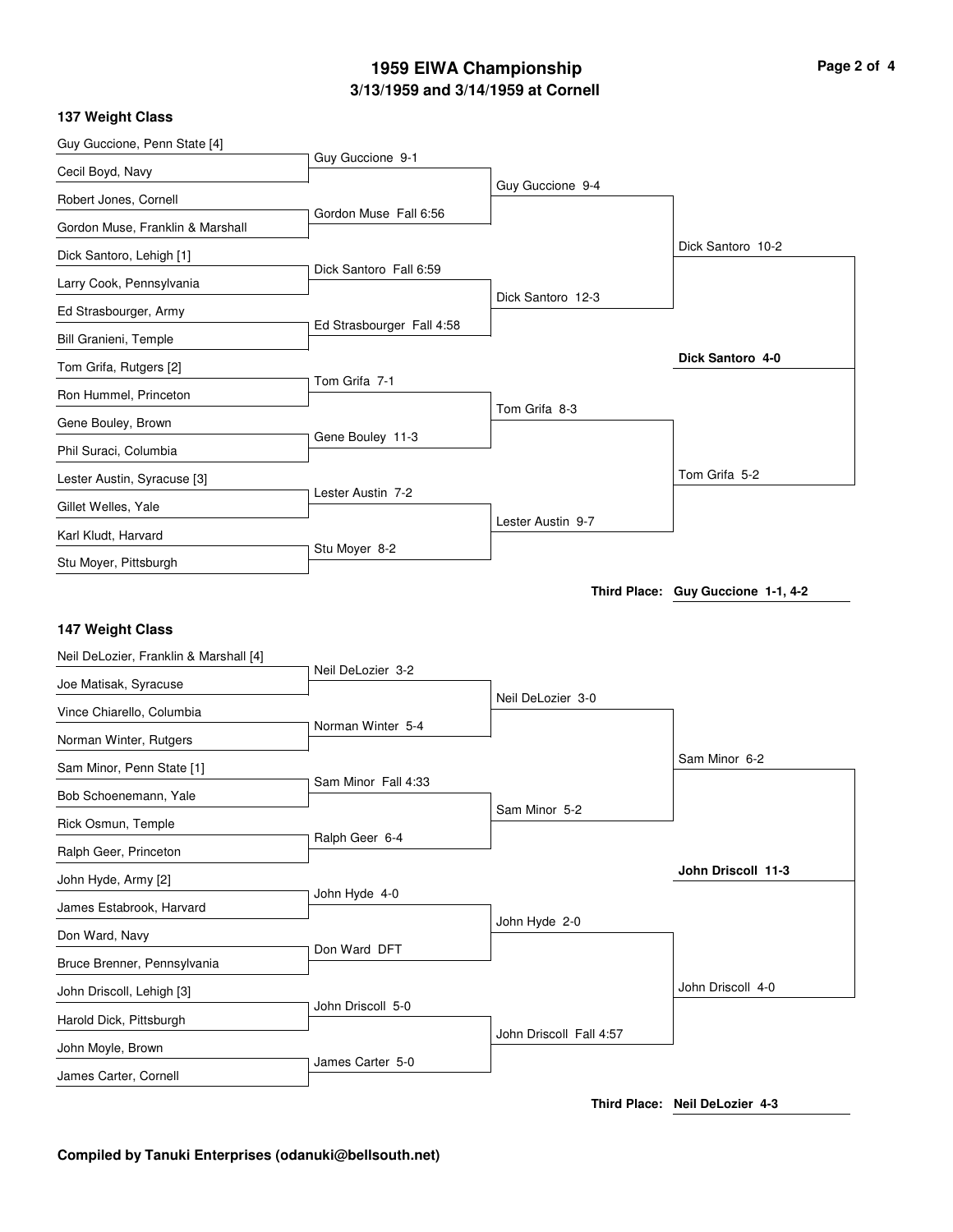# **3/13/1959 and 3/14/1959 at Cornell 1959 EIWA Championship Page 3 of 4**

#### **157 Weight Class**

| Steve Friedman, Cornell [4]                         | Steve Friedman 6-2      |                         |                            |
|-----------------------------------------------------|-------------------------|-------------------------|----------------------------|
| Horace Taylor, Franklin & Marshall                  |                         |                         |                            |
| H. Kramer, Temple                                   |                         | Steve Friedman 5-5, 4-0 |                            |
| Ed Hawthorne, Rutgers                               | Ed Hawthorne 10-1       |                         |                            |
| Greg Ruth, Lehigh [1]                               |                         |                         | Steve Friedman 7-5         |
| Bill Royston, Navy                                  | Greg Ruth 11-3          |                         |                            |
| Lou Winner, Brown                                   | Lou Winner 10-3         | Greg Ruth 6-5           |                            |
| Alex Slaughter, Yale                                |                         |                         |                            |
| Bill Macaleer, Princeton [2]                        |                         |                         | Steve Friedman 7-5         |
| King Holmes, Harvard                                | Bill Macaleer 6-2       |                         |                            |
| Neil Turner, Penn State                             |                         | Bill Macaleer 12-3      |                            |
| Peter Schantz, Pennsylvania                         | Neil Turner 6-4         |                         |                            |
| Alex Skirpan, Pittsburgh [3]                        |                         |                         | Bill Macaleer 3-1          |
| Bob Davidson, Army                                  | Alex Skirpan 12-1       |                         |                            |
| Lou Sposato, Columbia                               |                         | Harry Pollak DFT        |                            |
| Harry Pollak, Syracuse                              | Harry Pollak Fall 5:30  |                         |                            |
|                                                     |                         |                         | Third Place: Greg Ruth 5-4 |
|                                                     |                         |                         |                            |
|                                                     |                         |                         |                            |
| 167 Weight Class                                    |                         |                         |                            |
| Al Donzanti, Pennsylvania [4]                       | Al Donzanti 6-0         |                         |                            |
| Rick Sullivan, Harvard                              |                         | George Gray Fall 4:43   |                            |
| Terry Case, Brown                                   | George Gray 10-0        |                         |                            |
| George Gray, Penn State                             |                         |                         | Thad Turner 5-1            |
| Thad Turner, Lehigh [1]                             | Thad Turner 6-2         |                         |                            |
| Tom Miller, Yale                                    |                         | Thad Turner 5-1         |                            |
| Warren Miller, Army                                 | Warren Miller Fall 5:44 |                         |                            |
| Thomas Donnelly, Princeton                          |                         |                         | Tom Alberts 4-2            |
| Al Marion, Cornell [2]                              | Al Marion Fall 7:39     |                         |                            |
| Dick Daniels, Rutgers                               |                         | Al Marion 4-0           |                            |
| Jim TenBrook, Navy                                  | Jim TenBrook 5-3        |                         |                            |
| Dave Thomas, Franklin & Marshall                    |                         |                         | Tom Alberts DFT            |
| Tom Alberts, Pittsburgh [3]                         | Tom Alberts Fall 2:54   |                         |                            |
| Jerry Belardo, Temple                               |                         | Tom Alberts DFT         |                            |
| Edward Mendryzcki, Columbia<br>John Wynne, Syracuse | John Wynne 7-2          |                         |                            |

**Third Place: George Gray Med FFT**

**Compiled by Tanuki Enterprises (odanuki@bellsouth.net)**